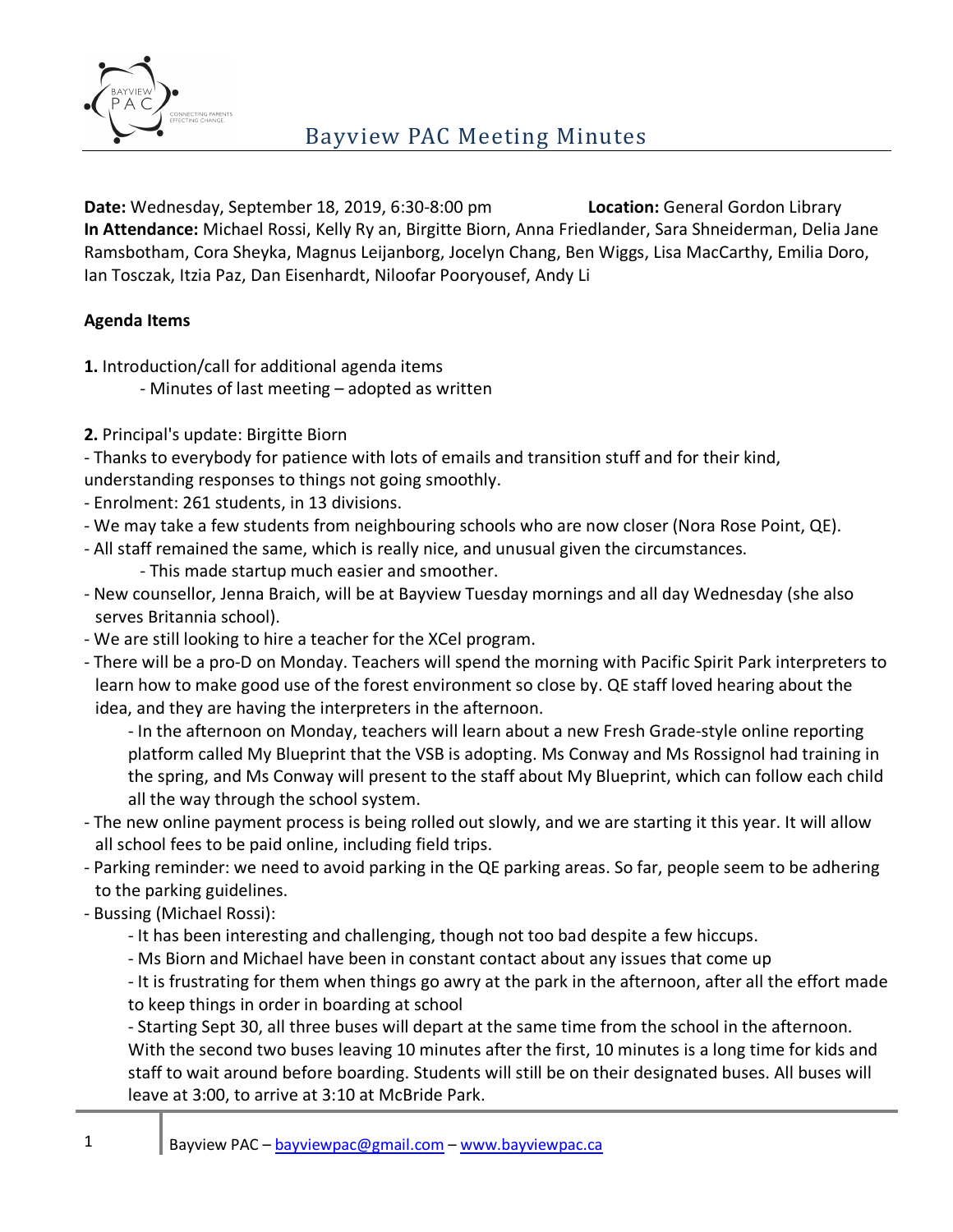

# Bayview PAC Meeting Minutes

- Signage changes will take a bit longer, but will come.

- We are also frustrated with buses timing in the afternoon: substitute drivers left too soon from the school, so got to the park too early, before parents were there to pick them up. Therefore, we will have K and Grade 1 students sitting in the front rows, and not to leave the bus until their adults have arrived. Need to have parents reinforce bus-system rules to the kids, too (i.e., kids must wait on the bus for their adults). Parents can make the wait-on-the-bus rule for older kids, too, if they want. Also, we will communicate this new rule to all parents, so that parents can keep an eye out for kids who don't look like they're in the right place.

- Michael has had strong conversations and email communications with Lynch bus lines about consistency with timing, drivers, arrival times, etc., as has Birgitte.

- Michael says that in previous seismic busing experiences with Lynch (and currently with Wolfe Elementary), things have gone much more smoothly.

- The kids have been doing a great job with following the busing routines/rules.

- Maybe PAC can ask parents who would be willing to have their number put out to other families on their bus, as backup for people to text/call if desperate for pickup help

- The orange cones for a temporary crosswalk will remain throughout the period—there will not be an actual crosswalk put in, as it doesn't fit with the city's system for where to have crosswalks.

### - Seismic updates

- There's not much happening at the old Bayview building yet--the main priority was to get us moved to the swing site.

- Now they will start going through the building and clearing out materials that can be reused or recycled, for storage by the VSB.

- Then there will be work done to remove hazardous materials on the inside.

- The building shell won't start to come down until late fall or early winter, once all asbestos and other abatement has been completed.

- This timing actually fits with the original timeline, and staff agree that it was best to move out before the summer instead of mid-year.

- Until when will the old playground will be accessible? Michael will check with Kent.

- Bike racks will be moved from Bayview to McBride park as soon as possible (Kent is working on this with the city)—in the meantime, families can use the racks at Bayview.

#### **3.** Teachers' update: Mr. T.

- Camp Bayview has been a good experience so far. It's great that the entire staff stuck together and families did as well—it says a lot for the community of the school. It's also good that the move was done before the summer instead of mid-year.
- The rooms and the size of the rooms feel fine, even though the main hallway feels like a camp. The kids seem comfortable in the classrooms.
- Kids seem to be adjusting to sharing the playgrounds, although some kids have heard a bit of "that's our playground equipment," but there has also been some "the QE kids were so nice at recess" comments from kids.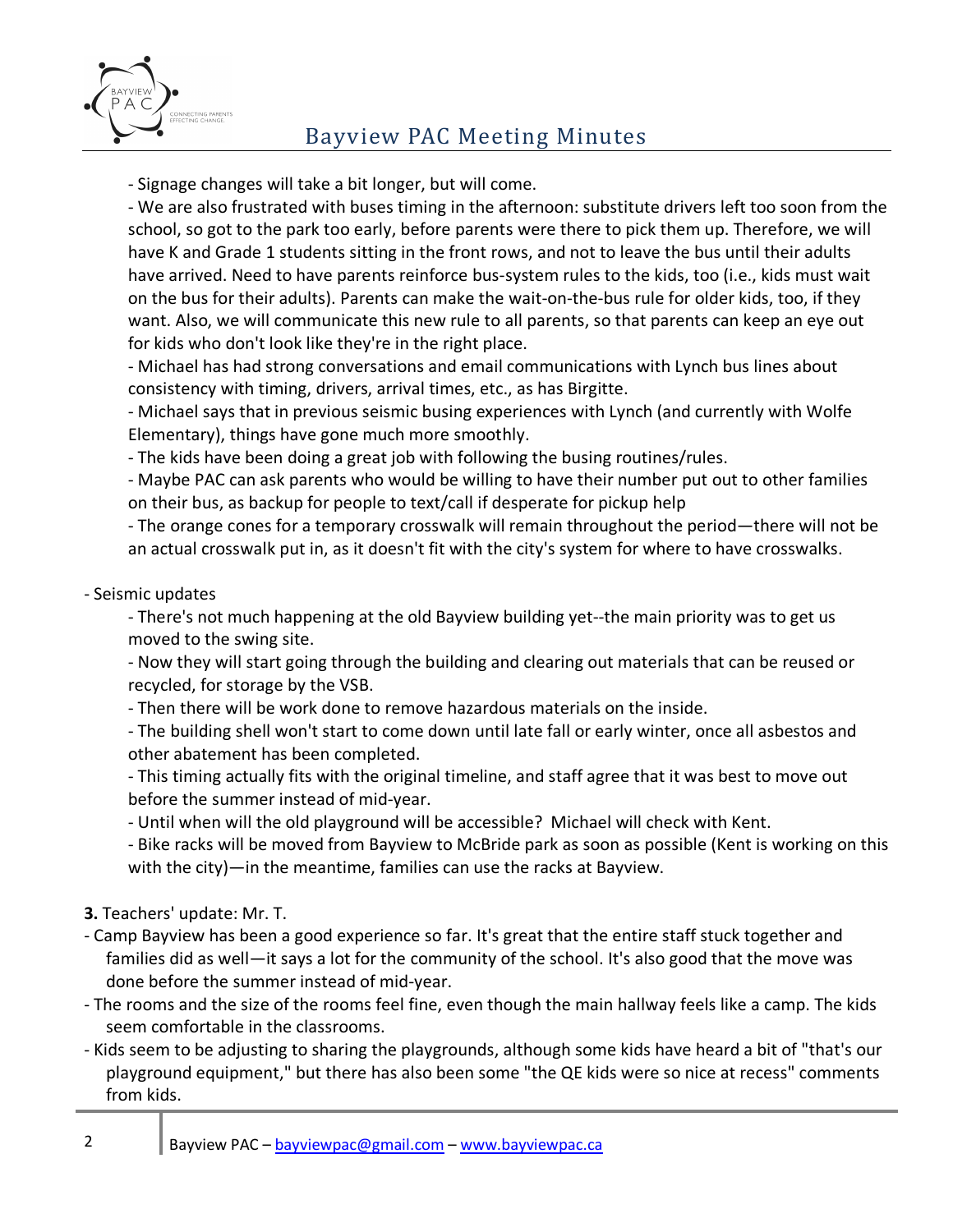

# Bayview PAC Meeting Minutes

- There isn't too much overlap with playground use—just one 10-15 minute overlap.
- Div. 9, Ms Duncan: We are settling into our cabin nicely. Working with zones of regulation Enjoying our space and thinking about how to be good guests. Working on reading and writing stamina. Looking forward to enjoying the outdoors experiences.
- Div. 11 Ms Jung: Campers are settling nicely in to Cabin 401. We love being able to look out and see the trees and the green space around us. We are learning how to get around our new environment; the routine is getting smoother. We are trying hard to be gracious guests; we were proud when a QE teacher complimented us on being very quiet in the hallways.
- This is one of the years the grades 6/7 go on their overnight camping trip, in the second week of June. Head up to parents: will probably need some support from the PAC for bus costs and help for every kid to be able to afford the camp trip. Slightly smaller group this year.
- **4.** Treasurers' update: Joss Taylor/Emilia Doro
- *Current balances:* Regular account: \$ 51360.74. Gaming account: \$ 3281.03.
- **5.** Welcome-Back Carnival update: Kelly Ryan
- QE students are excited about the carnival.
- In order to include QE in the carnival, we needed to rent more stuff, and to help with the increased cost, are charging \$5 entry.
- The weather forecast looks decent.
- We still need volunteers to man the big inflatables—there's one PartyWorks person at each one, but they need an additional adult to help manage the lineups.
- The bus schedule stays the same, so if kids are staying for the carnival, parents will need to bring them home afterward.
- Meet the staff evening will coincide: 5-6 pm the cabins will be open for people to come in and out.
- Be sure to email staff to notify if your kid won't be on the bus because they're staying for the carnival.
- **6.** Review of the upcoming year's events and point people: Emilia Doro
- See the last page for a list of event lead volunteers so far.
- Birgitte will meet with Eric of C'Est Mon Cafe about how to do the hot lunch with the two separate lunchrooms; we will probably need an extra volunteer to help serve hot lunches (one in each lunchroom).
- Popcorn popping and sales will be divided up by classrooms again this year, for targeted class fundraising—teachers will have to find popcorn volunteers for their respective classes.
- There will be no gala this year—we will do some direct-drive fundraising instead.
- **7.** Needs for furnishing portables: Birgitte
- Staff have made some requests so far; Birgitte will work with them to prioritize.
- We can discuss this at the next PAC meeting.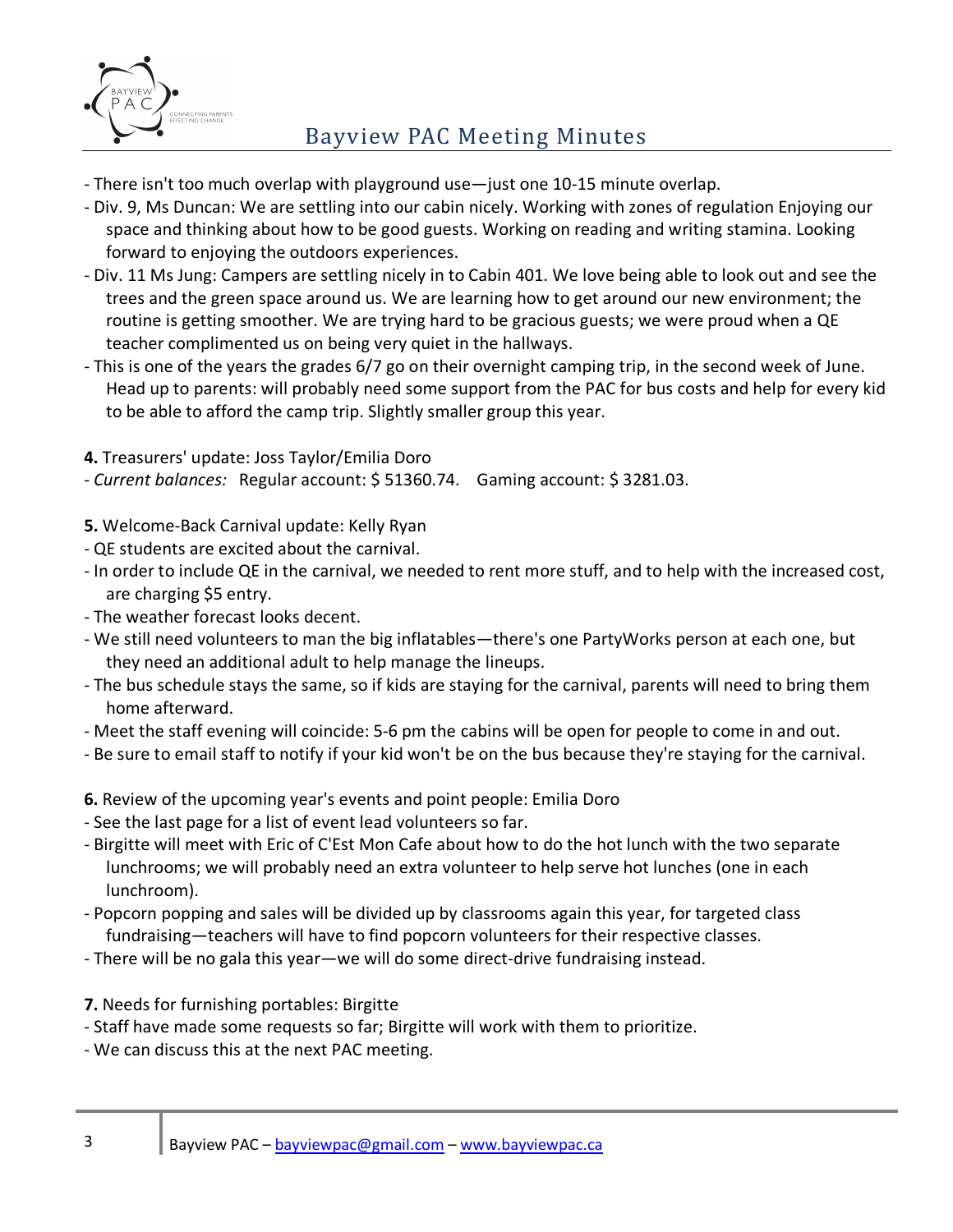

#### **8.** New business

- We will look into how to work out child care for future PAC meetings (we only have the library space available to us at General Gordon during meetings).
- Parents are still welcome to come to performances and assemblies. When emails go out to invite parents to an upcoming performance/assembly, it would be helpful to include a map with an arrow to the auditorium entrance.
- Adult washroom: Parents can use the washroom just inside the entrance of the staff room.
- Lunch room: kids have commented that the tables seem very dirty—do they get cleaned between QE and Bayview students? Birgitte and Susie will talk to the engineers about coming through and giving tables a quick wipe-down between groups.